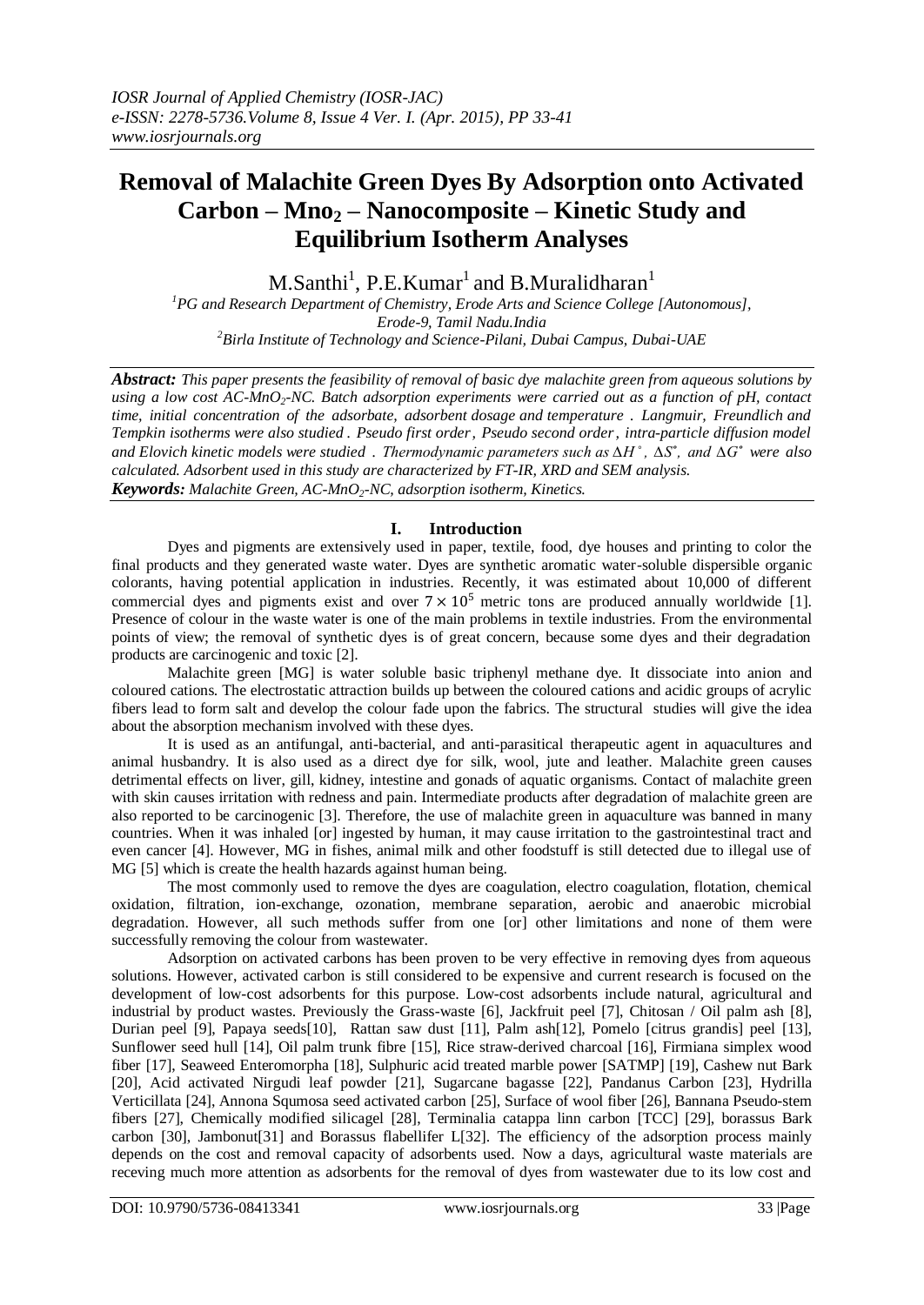good availability. Many studies have been undertaken for the removals of pollutants by using variety of materials are used as adsorbents [33-38]. The objectives of our investigation were to investigate the potential of using Activated carbon-MnO<sub>2</sub>-Nanocomposite as a low – cost adsorbent to remove malachite green from aqueous solutions, to model the equilibrium and kinetics of the adsorption process. For further study it was indicated as  $AC-MnO<sub>2</sub>-NC$ . The Chemical structure of malachite green is given below.



## **II. Materials and Methods**

#### **2.1 Adsorbate**

Basic dye used in this study is Malachite Green purchased from S.d. fine chemicals. MG has molecular formula **C50H52N4O8.** The dye concentration in supernatant solution was determined at characteristic wavelength  $[\lambda_{\text{max}} = 617$ nm] by double beam UV-visible spectrophotometer [Systronics 2202].

### **2.2. Preparation of Activated Carbon**

The Typha Angustata L plant materials were collected from local area situated at Thindal, Erode District, Tamilnadu. They were cut into small pieces and dried for 20 days. Finally it was taken in a steel vessel and heated in muffle furnace. The temperature was raised gradually upto  $500^{\circ}$ C and kept it for half an hour. The carbonised material was ground well and sieved to different particle size. It was stored in a plastic container for further studies. In this study particle size of 0.15 to 0.25mm was used.

### **2.3. Preparation of AC-MnO2-NC**

Activated Carbon [3gm] was allowed to swell in 15mL of water-free Alcohol and stirred for 2 hours at  $25^{\circ}$ C to get uniform suspension. At the same time, the Maganese dioxide [3gm] was dispersed into water-free Alcohol [15mL]. Then the diluted Maganese dioxide was slowly added into the suspension of activated Carbon and stirred for a further 5 hours at  $25^{\circ}$ C.To this, 5mL alcohol and 0.2mL of deionised water was slowly added. The stirring was continued for another 5 hours at  $25^{\circ}$ C and the resulting suspension was kept overnight in a vacuum oven for 6 hours at  $80^{\circ}$ C. Characteristics of the AC-MnO<sub>2</sub>-NC were determined and the results are summarized in Table.1.

| Physical and Chemical Properties | $AC-MnO2-NC$ |
|----------------------------------|--------------|
| [1]. Moisture content [%]        | 9.19         |
| [2]. Volatile matter [%]         | 62.73        |
| [3]. Ash $[%]$                   | 17 15        |

## **Table.1. Physical and Chemical Properties of Adsorbents**

#### **2.4 Characteristion of Adsorbent**

Physico-Chemical characteristics of the adsorbents were studied as per the standard testing methods [39]. Fig.1,2 shows the XRD pattern of pure AC and AC-MnO<sub>2</sub>-NC respectively. The peaks at 28° [Fig.1] and at 30° [Fig.2] confirm the presence of AC-MnO<sup>2</sup> phase in the nanocomposite. The surface morphology of the adsorbent was visulised via scanning electron microscopy [SEM] are shown in Fig.3 and 4. The diameter of the composite range was 10 $\mu$ m. FTIR spectra indicate the presence of Mn0<sub>2</sub> peak at 430cm<sup>-1</sup>.



**Fig.1. XRD analysis of Activated Carbon**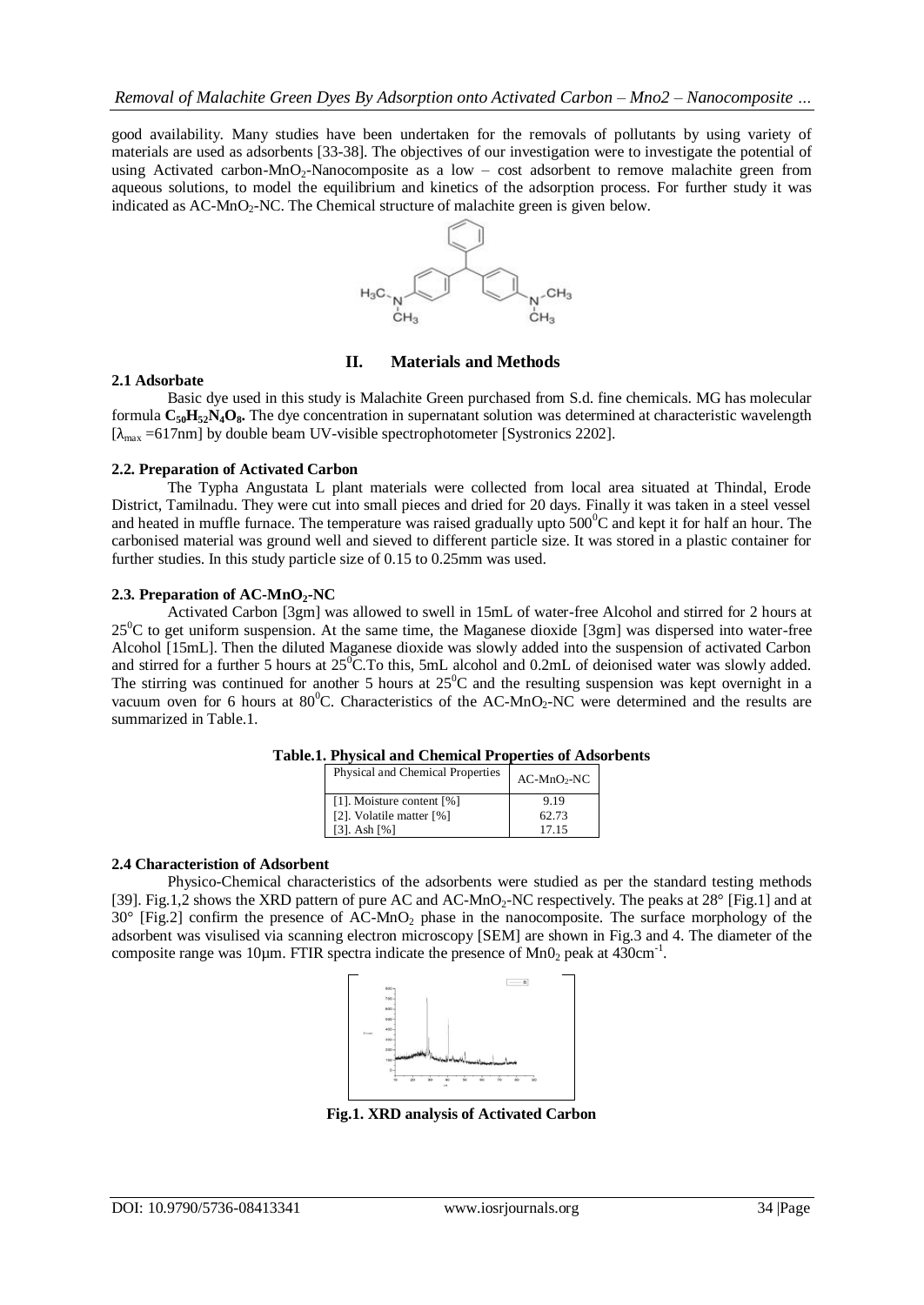*Removal of Malachite Green Dyes By Adsorption onto Activated Carbon – Mno2 – Nanocomposite …*



**Fig. 4. SEM of AC-MnO2-NC**

## **2.5 Batch adsorption method**

A stock solution [1000mg/L] of MG was prepared by dissolving an appropriate amount of each dye in double distilled water, which was diluted to desired concentrations of 10, 20, 30 and 40mg/L. Batch adsorption [40] experiments were carried out to investigate the effect of  $P<sup>H</sup>$ , temperature, adsorbent dose, initial dye concentration, contact time on the adsorption of  $MG$  on  $AC-MnO<sub>2</sub>-NC$  by varying the parameters under study and keeping other parameters constant. In each experiment pre weighed amount of adsorbent was added to 50mL of dye solution taken in a 150mL of conical flask and the pH was adjusted by using 0.1M NaOH or 0.1M HCL. The resulting solution was agitated at 200rpm on a stirrer at constant temperature and centrifuged [Remi Research Centrifuge].

The percentage removal of dye and amount of dye adsorbed on  $AC-MnO<sub>2</sub>-NC$  was calculated by equation (1)and equation (2) respectively.



Where  $q_e$  is the quantity of dye adsorbed on the adsorbent at the time of equilibrium [mg/g],  $C_o$  and  $C_e$ are the initial and equilibrium concentrations  $[mgL^{-1}]$  of the dye in solution respectively, V is the volume [L] of solution and W is the weight of adsorbent [g]. All adsorption experiments were performed in triplicate and the mean values were used in data analysis.

# **2.6. Batch Kinetic Studies**

The batch kinetic [40] experiments were basically identical to these of adsorption equilibrium method. The amount of adsorption  $q_t$  [mg/g] at time t, was calculated by,

$$
[C_0 - C_t]V
$$
  
q<sub>t</sub> = 1111 cm<sup>-1</sup> cm<sup>-1</sup> cm<sup>-1</sup> cm<sup>-1</sup> cm<sup>-1</sup> cm<sup>-1</sup>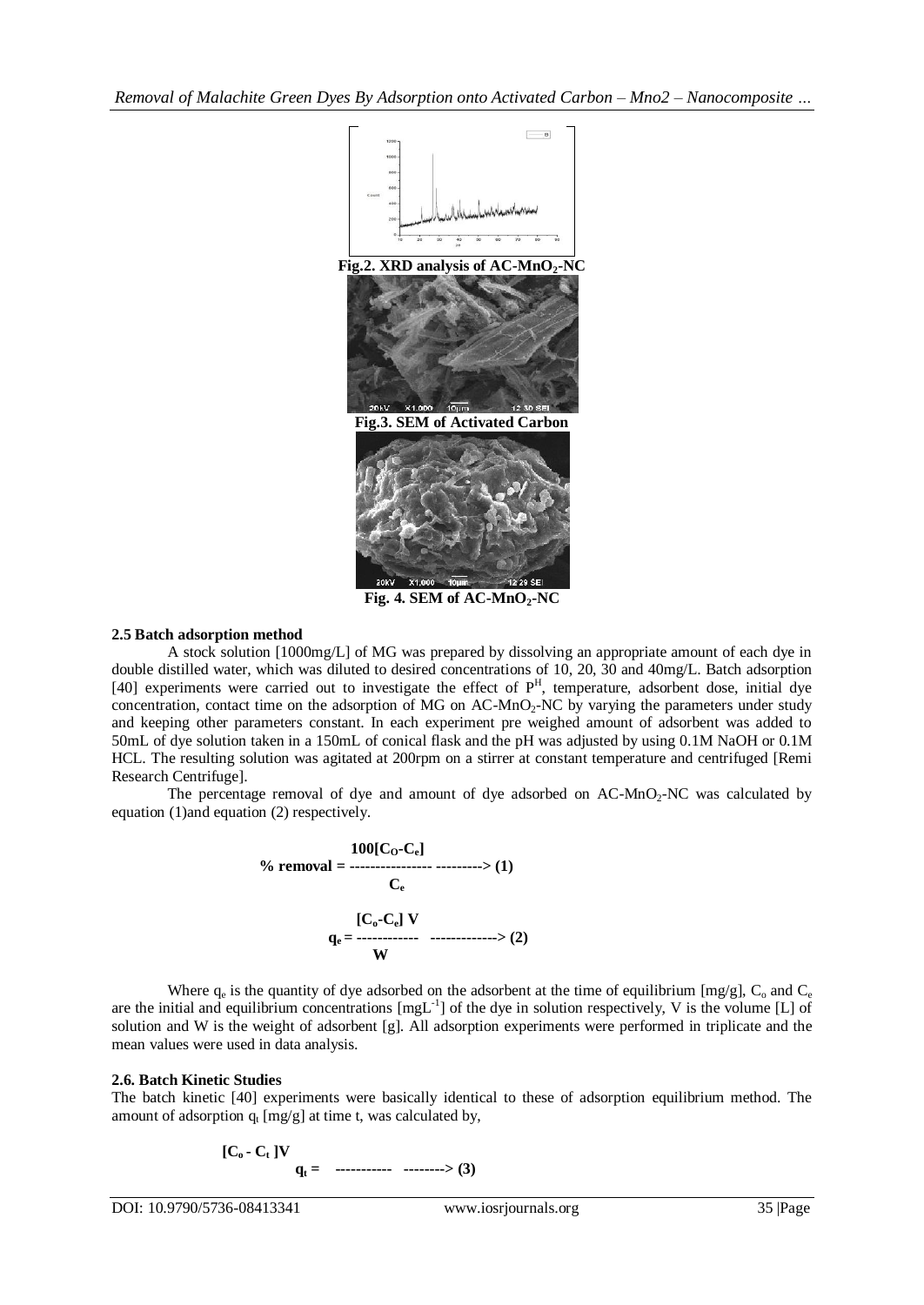## **W**

Where  $C_t$  [mg/L] is the liquid phase concentration of dye at any time.

#### **III. Theory of Adsorption isotherm**

To quantify the adsorption capacity of the adsorbent for the removal of dyes, the most commonly used isotherm, namely Freundlich, Langmuir and Tempkin have been adopted.

#### **3.1. Freundlich Isotherm**

The linear form of Freundlich isotherm [41] is represented by the equation.

 $log q_e = log k_f + 1/n log C_e$  ---------------> (4)

Where  $q_e$  is the amount of dyes absorbed per unit weight of the adsorbent, [mg/L],  $k_f$  is [mg/g [L/mg]] measures of adsorption capacity and  $1/n$  is the adsorption intensity. In general  $k_f$  Value increases the adsorption capacity for a given adsorbate increases. The magnitude of the exponent 1/n gives an indication of the favorability of adsorption. The value of  $n > 1$  represents favorable adsorption condition [42, 43] or the value of  $1/n$  are lying in the range of 1 to 10 confirms the favourable condition for adsorption. The linear plot of logq<sub>e</sub> Vs  $logC_e$  shows that the adsorption obeys the freundlich model.

#### **3.2. Langmuir Isotherm**

Langmuir isotherm model [44] is based on the assumption that maximum adsorption corresponds to a saturated monolayer of solute molecules on the adsorbent surface. The linear form of the Langmuir isotherm equation can be described by

$$
C_e / q_e = \frac{1}{Q_0 K_L} \frac{Ce}{Q_0}
$$
 (5)

Where  $C_e$  [mg/L] is the equilibrium concentration of the adsorbate,  $q_e$  [mg/g] is the amount of adsorbate adsorbed per unit mass of adsorbent, Q<sub>o</sub> and K<sub>L</sub> are Langmuir constants related to adsorption capacity and rate of adsorption respectively.  $Q_0$  is the amount of adsorbate at complete monolayer coverage [mg/g] which gives the maximum adsorption capacity of the adsorbent and  $K_L$  [L/mg] is the Langmuir isotherm constant that relates to the energy of adsorption [or rate of adsorption]. The linear plot of specific adsorption capacity  $C_e/q_e$  against the equilibrium concentration  $C_e$  shows that the adsorption obeys the Langmuir model. The Langmuir constant  $Q_0$  and  $K_L$  were determined from the slope and intercept of the plot and are presented in Table 2. In order to find out the feasibility of the isotherm, the essential characteristics of the Langmuir isotherm can be expressed in terms of dimensionless constant separation factor  $R_L$  [45, 46] by the equation,

$$
R_{L} = \frac{1}{1 + K_{L} C_{o}} \dots \dots \dots \dots \dots \dots \ge (6)
$$

Where  $C_0$  [mg/L] is the initial concentration of adsorbate and  $K_L$  [L/mg] is Langmuir isotherm constant. The parameter  $R_L$  indicate the nature of the adsorption isotherm.

| $R_L > 1$                              | Unfavorable adsorption         |  |
|----------------------------------------|--------------------------------|--|
| $0 < R_L < 1$                          | <b>Favorable adsorption</b>    |  |
| $\mathbf{R}_{\mathrm{L}} = \mathbf{O}$ | <b>Irreversible adsorption</b> |  |
| $R_L = 1$                              | <b>Linear adsorption</b>       |  |

The R<sub>L</sub> values lies between 0 to 1 indicate the process is favorable adsorption.

#### **3.3. Tempkin isotherm**

Tempkin isotherm contains a factor that explicitly takes into account adsorbing species-adsorbate interactions. This isotherm assumes that : [1]. The heat of adsorption of all the molecules in the layer decreases linearly with coverage due to adsorbate-adsorbate interactions, and [2]. Adsorption is characterized by a uniform distribution of binding energies, up to some maximum binding energy [47].

Tempkin isotherm is represented by the following equation:

$$
q_e = RT/b \ln[\widehat{AC}_e] \dots \dots \dots \dots \quad (7)
$$

equation (7) can be expressed in its linear form as:

# $q_e = RT/b \ln A + RT/b \ln C_e$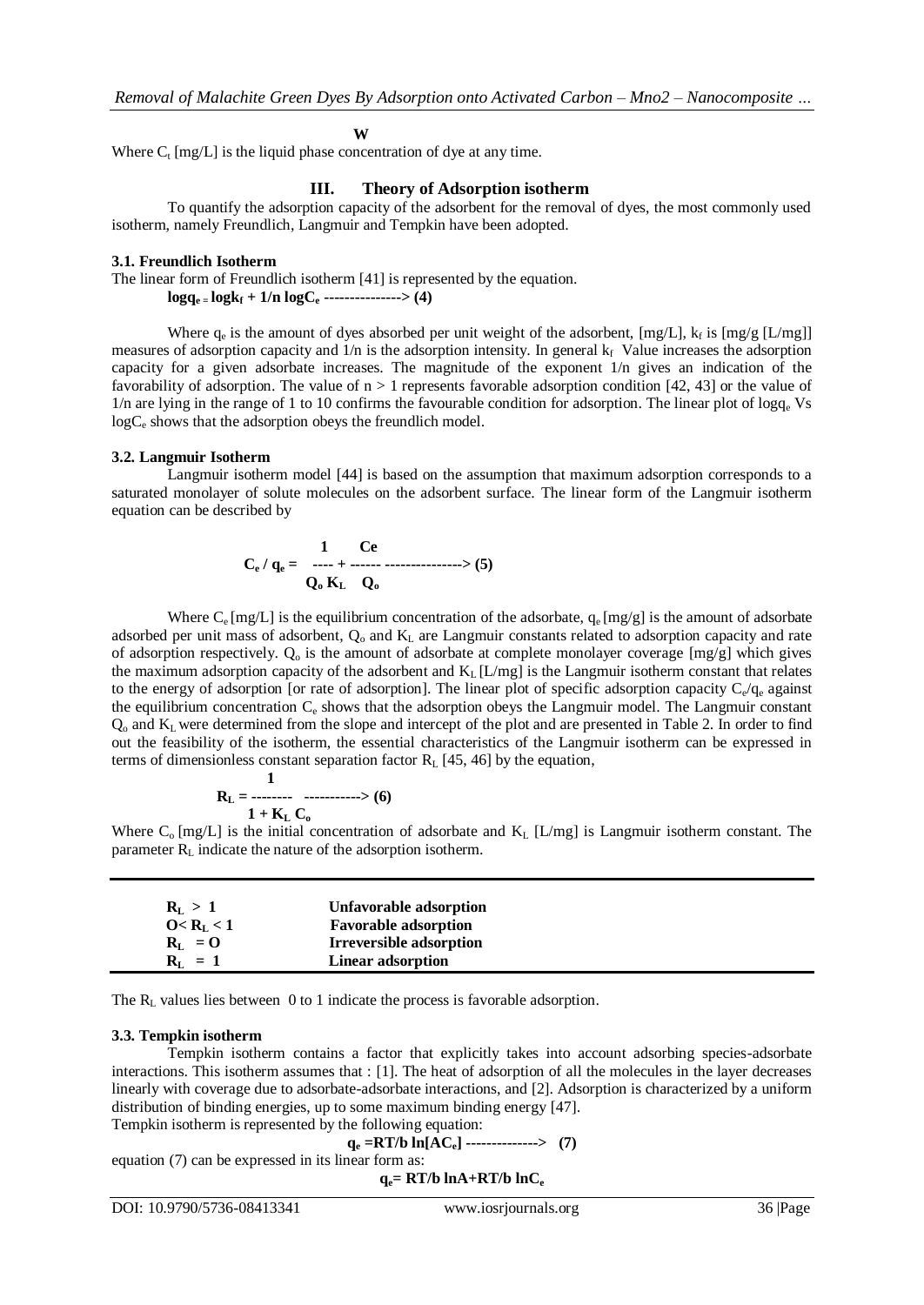# Where B=RT/b

# **qe=B lnA+BlnCe--------------> (8)**

The adsorption data can be analyzed according to equation (8). A plot of  $q_e$  Versus lnC<sub>e</sub> enables the determination of the isotherm constants A and B. A is the equilibrium binding constant [1/mol] corresponding to the maximum binding energy and constant B is related to the heat of adsorption. For MG adsorption by AC-MnO2-NC and values of the parameters are given in Table [2].

## **IV. Adsorption Kinetics**

The study of adsorption kinetics describes the solute uptake rate and evidently this rate controls the residence time of adsorbate uptake at the Solid-Solution interface. The kinetics of MG adsorption by the AC-MnO<sub>2</sub>-NC were analyzed using Pseudo first-order, Pseudo second – order, Elovich and intra particle diffusion model. The confirmity between experimental data and the kinetic models was expressed by the correlation coefficient  $[R^2]$  value, the  $R^2$  values close or equal to 1. A relatively high  $R^2$  value indicates that the model successfully describes the kinetics of MG dye adsorption.

### **4.1. Pseudo first order kinetic model**

The linear form of Langergren's first order rate equation is as follows [48],  $\ln [q_e - q_t] = \ln q_e - K_1 t$  ---------------> (9)

Where  $q_e$  is the amount of dye adsorbed onto the adsorbent at equilibrium [mg/g],  $q_t$  is the amount of dye adsorbed on to the adsorbent at any time  $t[mg/g]$  and  $K_1[min^{-1}]$  is rate constant of the pseudo first order adsorption which can be calculated from the slope of the linear plot of  $\ln[q_e-q_t]$  Vs t [slope = K<sub>1</sub>,  $q_e$  = intercept]. The adsorption of pseudo first order rate constant and correlation coefficient  $[R^2]$  values are summarized in Table [3].

## **4.2 Pseudo second order kinetic model**

The linearised form of the pseudo second order model as given by Ho [49] is **t/qt =1/K**<sub>2</sub>**q**<sup>2</sup> + **t/q**<sup>2</sup> **------------->** (10)

Where  $K_2$  [gmg<sup>-1</sup>min<sup>-1</sup>] is the rate constant of the pseudo second order adsorption,  $q_e$  is the amount of dye adsorbed on the adsorbent at equilibrium  $[mg/g]$ , and  $q_t$  is the amount of dye adsorbed on the adsorbent at any time, t  $[mg/g]$ . The plot of  $t/q_t$  Vs t should give a linear relationship from which  $q_e$  and  $K_2$  can be determined from the slope and intercept of the plot respectively. The pseudo second order rate constant  $K_2$ , the correlation coefficient  $[R^2]$  values are summarized in Table [3].

### **4.3. Elovich model**

The elovich model equation is generally expressed as [50]

 $q_t = 1/\beta \ln[\alpha\beta] + 1/\beta \ln[1]$  ----------------> (11)

Where  $\alpha$ - is the initial adsorption rate [mg g<sup>-1</sup>min<sup>-1</sup>],  $\beta$  is the desorption constant [gmg<sup>-1</sup>] during any one experiments. A plot of  $q_t$  Vs lnt should yield a linear relationship with a slope of  $[1/\beta]$  and an intercept of 1/βln[αβ]. The elovich model parameters  $\alpha$ ,  $\beta$  and correlation coefficient [R<sup>2</sup>] are summarized in Table [3].

### **4.4. Intraparticle diffusion model**

The intraparticle diffusion model used here refers to the theory proposed by Weber and Morris [51] based on the following equation for the rate constant

$$
q_t = K_{id} t^{1/2} + C \cdots (12)
$$

Where  $K_{id}$  is the intraparticle diffusion rate constant [mg  $g^{-1}$  min<sup>-1/2</sup>] and C is constant. If the rate limiting step is intraparticle diffusion, the graphical representation of adsorbed dye  $q_t$  [mgg<sup>-1</sup>] depending on the square root of the contact time  $[t^{1/2}]$  should yield a straight line passing through the origin [40]. The plot of  $q_t$  Vs  $t^{1/2}$  will give the value of the intraparticle diffusion rate constant [K<sub>id</sub>] and correlation coefficient [R<sup>2</sup>] can be determined from the slope respectively. The intraparticle diffusion rate constant  $K_{id}$ , the correlation co-efficient [R 2 ] values are summarized in Table [3].

# **V. Thermodynamic treatment of the adsorption process**

The effect of temperature on the adsorption of MG by  $AC-MnO<sub>2</sub>-NC$  adsorbents was investigated at 303, 313, 323 and 333K. Thermodynamic parameters, such as change in enthalpy [ΔH°], entropy [ΔS°] and Gibb's free energy  $[\Delta G^{\circ}]$  were determined for the MG by AC-MnO<sub>2</sub>-NC using equation (13) & (14). [52].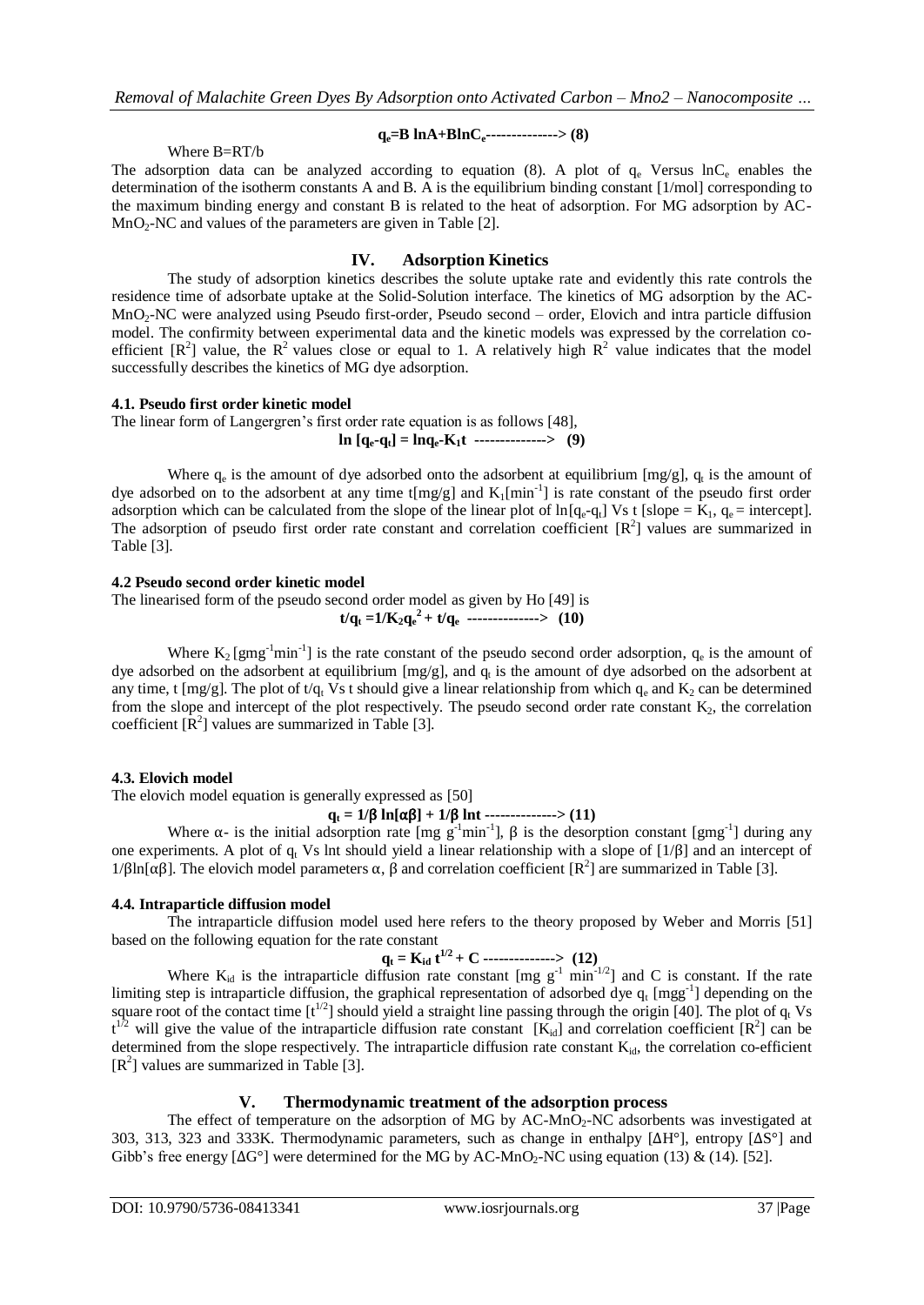## **ln**  $[q_e m/C_e] = ΔS^\circ/R - ΔH^\circ/RT$  ----------> (13) Δ**G° =** Δ**H° - T** Δ**S° ---------------> (14)**

Where m is the adsorbent dose  $[mg/L]$ ,  $C_e$  is the equilibrium concentration  $[mg/L]$  of the dye in solution and  $q<sub>e</sub>m$  is the solid-phase concentration [mg/L] at equilibrium. R is the gas constant [8.314J/mole/K] and T is the temperature [K].  $\Delta H^{\circ}$ ,  $\Delta S^{\circ}$  and  $\Delta G^{\circ}$  are changes in enthalpy [KJ/mol], entropy [J/mol/K] and Gibb's free energy [KJ/mol] respectively.

The values of  $\Delta H^{\circ}$  and  $\Delta S^{\circ}$  were determined from the slope  $[-\Delta H^{\circ}/R]$  and the intercept  $[\Delta S^{\circ}/R]$  of the plots of ln  $[q_e m/C_e]$  Vs 1/T. The  $\Delta G^{\circ}$  values were calculated by using equation (14). The values of the thermodynamics parameters are presented in Table [4].

## **VI. Results and discussions**

### **6.1. Effect of Agitation time Vs initial dye concentration**

Effect of Agitation time Vs initial dye concentration [10, 20, 30 and 40 mg/L] on the percent removal of MG by AC-MnO2-NC are increased with increase in agitation time and reached equilibrium at 210min. The percent dye removal at equilibrium decreased from 82.16 to 53.73 as the dye concentration was increased from 10 to 40 mg/L. It is clear that the removal of dye depends on the initial concentration of the dye. The removal curves are single, smooth and continuous leading to saturation.

#### **6.2. Effect of adsorbent dosage**

The removal of MG by AC- MnO<sub>2</sub>-NC at different adsorbent dosage [10mg to 600mg/50mL] was tested for the dye concentrations 10, 20, 30 and 40mg/L. The adsorption increases with increase in adsorbent concentration; this is due to the increase in surface area and availability of more adsorption site. The percentage removal of MG is greatly increases in the range of 10-600mg/50mL after that small change occur. So the optimum adsorbent carbon dosages for the experiments were carried out using 100 mg / 50mL.

### **6.3. Effect of pH**

The solution pH is one of the most important factors that control the adsorption of MG on the adsorbent material. Therefore an increase in pH may cause an increase [or] decrease in the adsorption capacity. The adsorption capacity can be attributed to the chemical form of MG in a solution at the specific pH [or] due to different functional group on the adsorbent surface. To examine the effect of pH on the percentage removal of MG gradually increases as the pH increases. The pH value up to 7.35 the percentage removal is up to 27.92 after that suddenly increases. At that solution pH the adsorbent surface negatively charged and favours uptake of cationic dyes due to increased electrostatic force of attraction. Therefore, all the experiments were carried out at the pH 7.35. For 40mg/L dye concentration the percent removal increased from 27.92 to 74.86 when the pH was increased from 2 to 14 and the percent removal remained almost the same above pH 8.

### **6.4. Effect of Temperature**

The effect of temperature on adsorption of MG by AC-MnO<sub>2</sub>-NC for concentration 40 mg/L adsorbent was carried out at 30°, 40°, 50° and 60°C. The percent removal of dye increased from 11.90 to 79.87. This indicates that increase in adsorption with increase in temperature may be due to increase in the mobility of the large dye ions. Moreover, increasing temperature may produce a swelling effect within the internal structure of the adsorbent, penetrating the large dye molecule further.

### **6.5. Adsorption isotherms**

Three different isotherm models were used to fit the experimental data the Langmuir, Freundlich and Tempkin models are given in Fig.5,6 and 7 and the parameter values are given in the Table 2.



**Fig.5. Plot of Langmuir isotherm**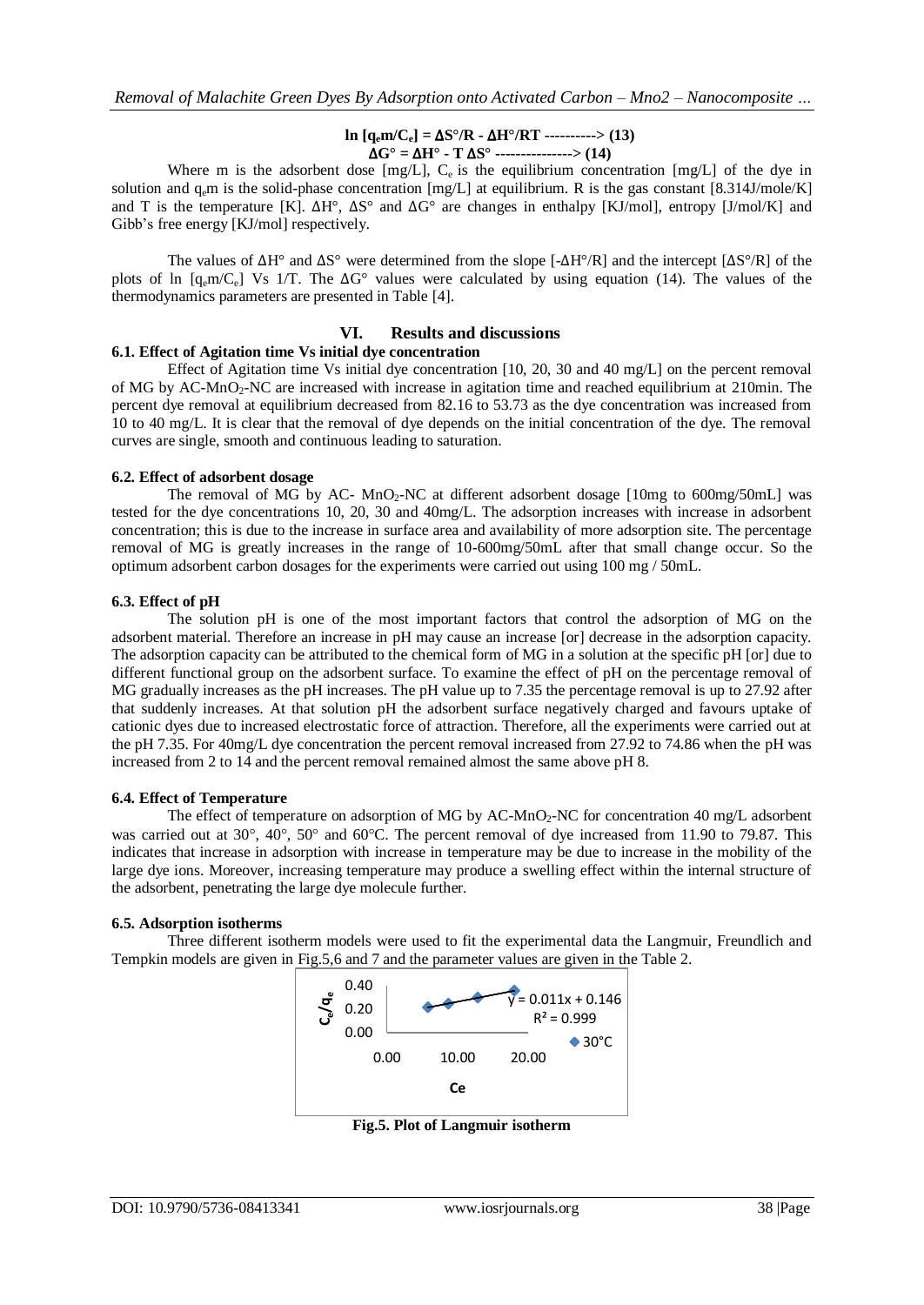

**Fig.7 .Plot of Tempkin isotherm**

**Table.2. Langmuir, Freundlich and Tempkin isotherm parameter for adsorption of MG by AC-MnO2- NC adsorbent.**

| <b>Initial</b>                   | Langmuir         |                  |                |         | Freundlich                |                  |                | <b>Tempkin</b> |       |   |                |
|----------------------------------|------------------|------------------|----------------|---------|---------------------------|------------------|----------------|----------------|-------|---|----------------|
| dye<br>concentr<br>ation<br>mg/L | $Q_0$<br>[mg/g]  | $K_{L}$<br>[L/g] | $\mathbf{R}^2$ | $R_{L}$ | $K_f$<br>[mg/g]<br>[L/g]] | $\mathbf n$      | $\mathbb{R}^2$ | A              | b     | в | $\mathbf{R}^2$ |
| 60                               |                  |                  |                | 0.1812  |                           |                  |                |                |       |   |                |
| 80                               | 90.909<br>0.0753 | 0.1423           | 11.0407        | 1.3642  | 0.997                     | 0.6262<br>118.31 |                | 20.94          | 0.999 |   |                |
| 100                              |                  | 0.999<br>0.1172  |                |         |                           |                  |                |                |       |   |                |
| 120                              |                  |                  |                | 0.0996  |                           |                  |                |                |       |   |                |

From the Table.2, it is clear that, the Langmuir isotherm constant value indicate the adsorption capacity  $Q_0 = 90.9090$  mg/g. The Langmuir isotherm can also be expressed interms of a dimensionless constant separation factor  $[R_L]$ . The  $R_L$  Value lies in between 0 to 1 indicate the adsorption is favorable for all the initial dye concentration.

From the Table.2, it is clear that, the Freundlich isotherm constant value indicate 1/n [or] n is the adsorption intensity. The 'n' values lies in between 1 to 10 confirm the favorable condition for adsorption.

From the Table.2, it is clear that, the Tempkin isotherm constant value indicate maximum binding energy B= 20.94 and it is related to the heat of adsorption.

All the three models explain correlation co-efficient  $[R^2]$ . From Table.2, MG on AC-MnO<sub>2</sub>-NC to fit Langmuir model. This indicates monolayer adsorption. In addition to that it obey Tempkin model.

### **6.6. Adsorption Kinetics:**

The kinetics of MG dye adsorption on MG by  $AC-MnO<sub>2</sub>-NC$  was studied with respect to different initial concentration. For evaluating the adsorption kinetics if MG, the Pseudo first order, the pseudo second order, Elovich model and intraparticle diffusion model were used to fit the experimental data by using linear regression analysis method.The parameters of this model are summarized in Table.3. The high correlation coefficient  $[R^2]$  values indicate the fitness of the model.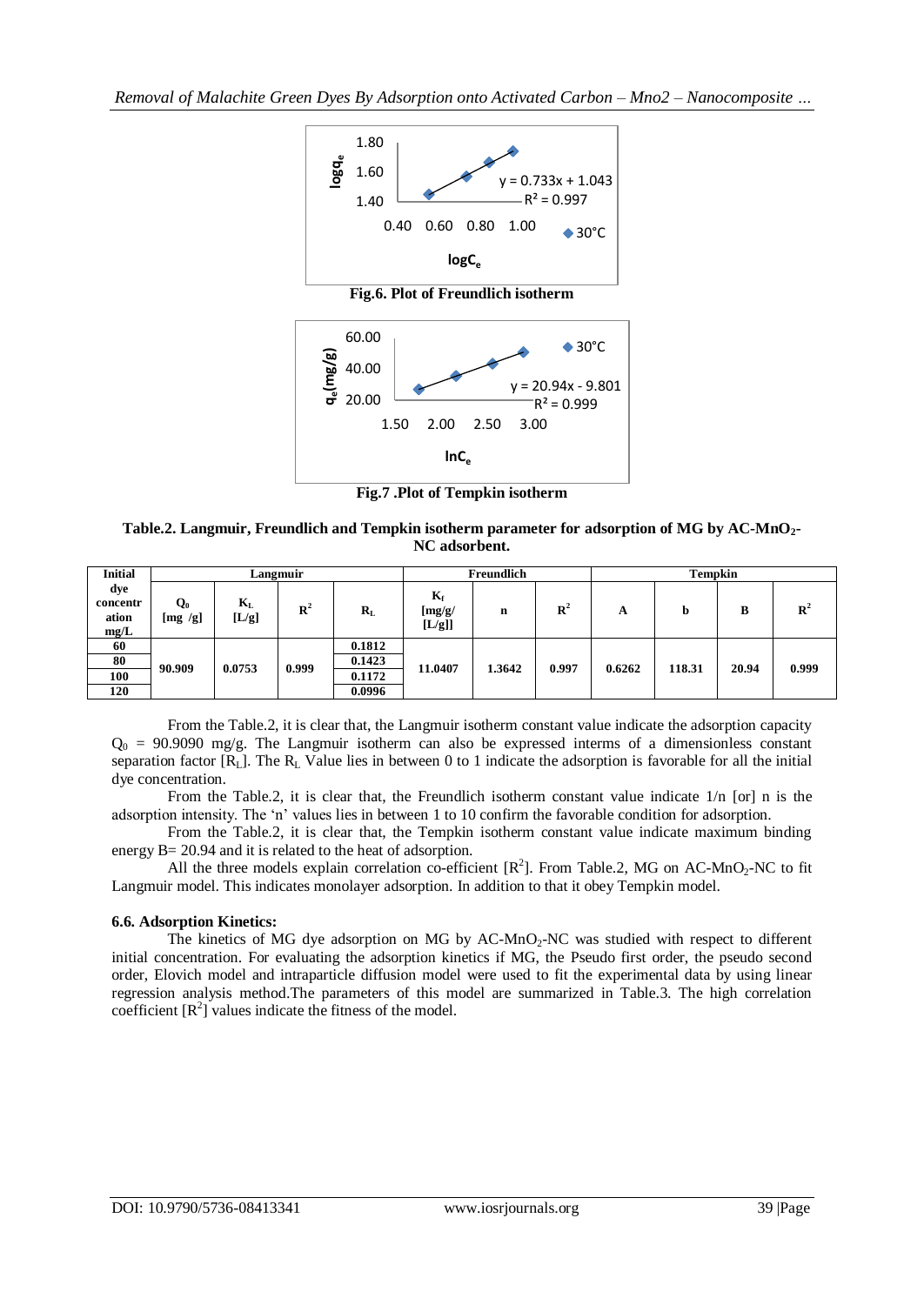| Initi<br>al                                |                              | <b>Pseudo first order</b> | Intraparticle diffusion<br>Pseudo second order |                |                    |                    |                      |                | Elovich  |             |             |                                    |        |             |
|--------------------------------------------|------------------------------|---------------------------|------------------------------------------------|----------------|--------------------|--------------------|----------------------|----------------|----------|-------------|-------------|------------------------------------|--------|-------------|
| dye<br>conc<br>entr<br>atio<br>$\mathbf n$ | <b>q</b> <sub>e</sub><br>exp | $q_e$ cal                 | $\mathbf{K}_1$                                 | $\mathbb{R}^2$ | q <sub>e</sub> exp | q <sub>e</sub> cal | $\mathbf{K}_2$       | $\mathbb{R}^2$ | $K_{id}$ | $\mathbf C$ | ${\bf R}^2$ | α                                  | β      | ${\bf R}^2$ |
| 10                                         | 99.25                        | 7.178                     | 9.212 x<br>$10^{-3}$                           | 0.626          | 99.25              | 52.63<br>1         | 3.539 x<br>$10^{-3}$ | 0.999          | 0.657    | 39.83       | 0.918       | 1.478<br>$\bf{X}$ 10 <sup>15</sup> | 0.3396 | 0.97        |
| 20                                         | 89.14                        | 16.03                     | 1.515x<br>$10^{-2}$                            | 0.934          | 89.14              | 47.61<br>9         | 1.500<br>$x10^{-3}$  | 0.998          | 1.199    | 26.09       | 0.929       | 91.676                             | 0.19   | 0.943       |
| 30                                         | 63.47                        | 14.03                     | 9.212 x<br>$10^{-3}$                           | 0.964          | 63.47              | 33.33<br>3         | 1.840<br>$x10^{-3}$  | 0.997          | 0.9      | 17.26       | 0.957       | 37.573                             | 0.2523 | 0.979       |
| 40                                         | 53.73                        | 15.92                     | 9.212 x<br>$10^{-3}$                           | 0.939          | 53.73              | 29.41<br>1         | 1.172<br>$x10^{-3}$  | 0.997          | 1.16     | 8.779       | 0.937       | 3.3065                             | 0.1924 | 0.984       |

**Table.3. The kinetic parameter for the adsorption of MG by AC-MnO2-NC adsorbent.**

From the kinetic data, the  $q_e$  value calculated from the pseudo first order model is less than that of the experimental value. But the q<sub>e</sub> values calculated from the pseudo second order model are nearly equal to the experimental value. The correlation co-efficient  $[R^2]$  is high for pseudo second order. So that the adsorption of  $MG$  by AC-  $MnO_2$ -NC is to follow the pseudo second order kinetic model.

The experimental data were used for intraparticle diffusion model, the intraparticle diffusion constant  $[K_{id}]$ , intercept and the correlation co-efficient  $[R^2]$  are calculated. From these data the intercept value indicates that the lines are not passing through origin, therefore some other process that may affect the adsorption. The correlation co-efficient  $[\mathbb{R}^2]$  is value is less than that of pseudo second order model.

The same experimental Tata were used for Elovich model, the initial adsorption rate  $[\alpha]$ , desorption constant [ $\beta$ ] and the correlation co-efficient [ $R^2$ ] are calculated. But, the correlation Co-efficient [ $R^2$ ] is less than that of pseudo second order model.

Finally, From Table.3 indicates all these four kinetic models, MG by AC-  $MnO<sub>2</sub>-NC$  is to follow pseudo second order kinetic model.

### **6.7. Thermodynamic parameter**

The Thermodynamic parameters for the adsorption process of MG by  $AC-MnO<sub>2</sub>-NC$  are the changes in standard free energy change [ $\Delta G^0$ ], standard enthalpy change [ $\Delta H^0$ ] and standard entropy change [ $\Delta S^0$ ]. The values of these parameters were calculated and are shown inTable.3

|  |  | Table.4. Thermodynamic parameter values of MG by $AC\text{-}MnO_2\text{-}NC$ |  |  |
|--|--|------------------------------------------------------------------------------|--|--|
|--|--|------------------------------------------------------------------------------|--|--|

|            | $\Delta G^o$ [kJ/mol] |          | $\Delta S^{\circ}$ [J/mol/K] | $\Delta H^{\rm o}$ [kJ/ mol] |         |  |
|------------|-----------------------|----------|------------------------------|------------------------------|---------|--|
| 303K       | 313K                  | 323 K    | 333 K                        | 147.4072                     |         |  |
| $-44.6210$ | -46.0950              | -47.5691 | $-49.0432$                   |                              | 43.3658 |  |
|            |                       |          |                              |                              |         |  |

The adsorption data indicates that  $\Delta G^{\circ}$  values were negative at all temperatures. The negative  $\Delta G^{\circ}$ confirms the spontaneous nature of adsorption of MG by AC-MnO<sub>2</sub>-NC. The magnitude of  $\Delta G$ <sup>°</sup> suggests that adsorption is physical adsorption process. The positive value of ΔH ° were further confirms the endothermic nature of adsorption process. The positive ΔS ° showed increased randomness at the solid – solution interface during the adsorption of MG by  $AC-MnO<sub>2</sub>-NC$  adsorbent.

# **VII. Desorption Studies**

After activated carbon is saturated with dye molecules, different solvents could be used to regenerate the activated carbon to restore its dye adsorptive capability [53]. Desorption with acetic acid revealed that the regeneration of adsorbent was satisfactory, which confirms the physisorptive nature of adsorption.

# **VIII. Conclusions**

The present study shows that  $AC-MnO_2-NC$  is an effective adsorbent for the removal of MG from aqueous solution. Adsorption followed the Langmuir isotherms. The adsorption capacity was found to be 90.9090 mgg<sup>-1</sup>. The thermodynamic parameters were found to be thermodynamically favourable physical adsorption process. Evaluation of thermodynamic parameters showed the process as endothermic and spontaneous. The kinetic parameters fit for Pseudo second order model. Desorption studies reveals that satisfactory desorption taking place confirming physisorptive nature of adsorption. Complete removal of the dye can be achieved using an appropriate dosage of the adsorbent and pH for waste waters. The results would be